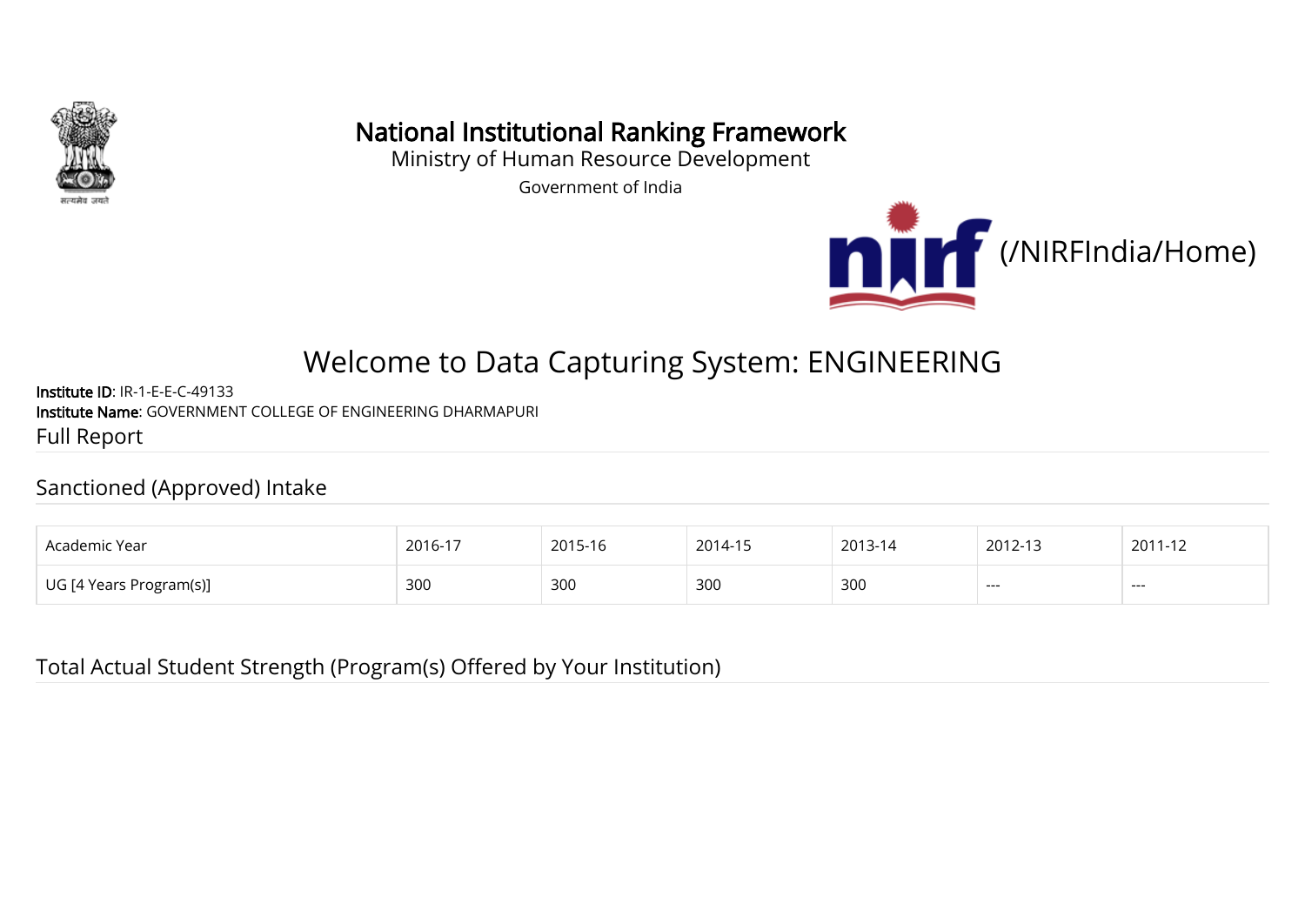| (All<br>programs<br>of all years)        | No. of<br>Male<br>Students | No. of<br>Female<br>Students | Total<br>Students | Within<br>State<br>(Including<br>male &<br>female) | Outside<br>State<br>(Including<br>male &<br>female) | Outside<br>Country<br>(Including<br>male &<br>female) | Economically<br>Backward<br>(Including)<br>male &<br>female) | Socially<br>Challenged<br>$(SC+ST+OBC$<br>Including<br>male &<br>female) | No. of<br>students<br>receiving<br>Freeships /<br>Scholarships<br>from the<br>State and<br>Central<br>Government | No. of<br>students<br>receiving<br>Freeships /<br>Scholarships<br>from<br>Institution<br>Funds | No. of<br>students<br>receiving<br>Freeships /<br>Scholarships<br>from the<br>Private<br><b>Bodies</b> | No. of<br>students<br>who are not<br>receiving<br>any<br>Freeships /<br>Scholarships |
|------------------------------------------|----------------------------|------------------------------|-------------------|----------------------------------------------------|-----------------------------------------------------|-------------------------------------------------------|--------------------------------------------------------------|--------------------------------------------------------------------------|------------------------------------------------------------------------------------------------------------------|------------------------------------------------------------------------------------------------|--------------------------------------------------------------------------------------------------------|--------------------------------------------------------------------------------------|
| $UG$ [4 Years $\parallel$<br>Program(s)] | 684                        | 342                          | 1026              | 1023                                               | 3                                                   | 0                                                     | 835                                                          | 191                                                                      | 938                                                                                                              | 0                                                                                              | 0                                                                                                      | 88                                                                                   |

# Placement & Higher Studies

| Academic<br>Year | No. of first year<br>students intake in<br>the year | No. of first year<br>students admitted<br>in the year | Academic<br>Year | No. of students<br>admitted through<br>Lateral entry | Academic<br>Year | No. of students<br>graduating in<br>minimum stipulated<br>time | No. of<br>students<br>placed | Median salary of<br>placed graduates<br>(Amount in Rs.) | No. of students<br>selected for<br><b>Higher Studies</b> |
|------------------|-----------------------------------------------------|-------------------------------------------------------|------------------|------------------------------------------------------|------------------|----------------------------------------------------------------|------------------------------|---------------------------------------------------------|----------------------------------------------------------|
| $(2011-12)$ 0    |                                                     | 0                                                     | $(2012-13)$ 0    |                                                      | $(2014-15)$      | $\overline{0}$                                                 | 0                            | 0 (Zero)                                                | 0                                                        |
| $(2012-13)$ 0    |                                                     | $\mathbf 0$                                           | $(2013-14)$ 0    |                                                      | $(2015-16)$ 0    |                                                                | 0                            | 0 (Zero)                                                | $\mathbf 0$                                              |
| $(2013-14)$      | 300                                                 | 240                                                   | $(2014-15)$      | 15                                                   | $(2016-17)$      | 210                                                            | 10                           | 50000 (Fifty<br>thousand)                               | 150                                                      |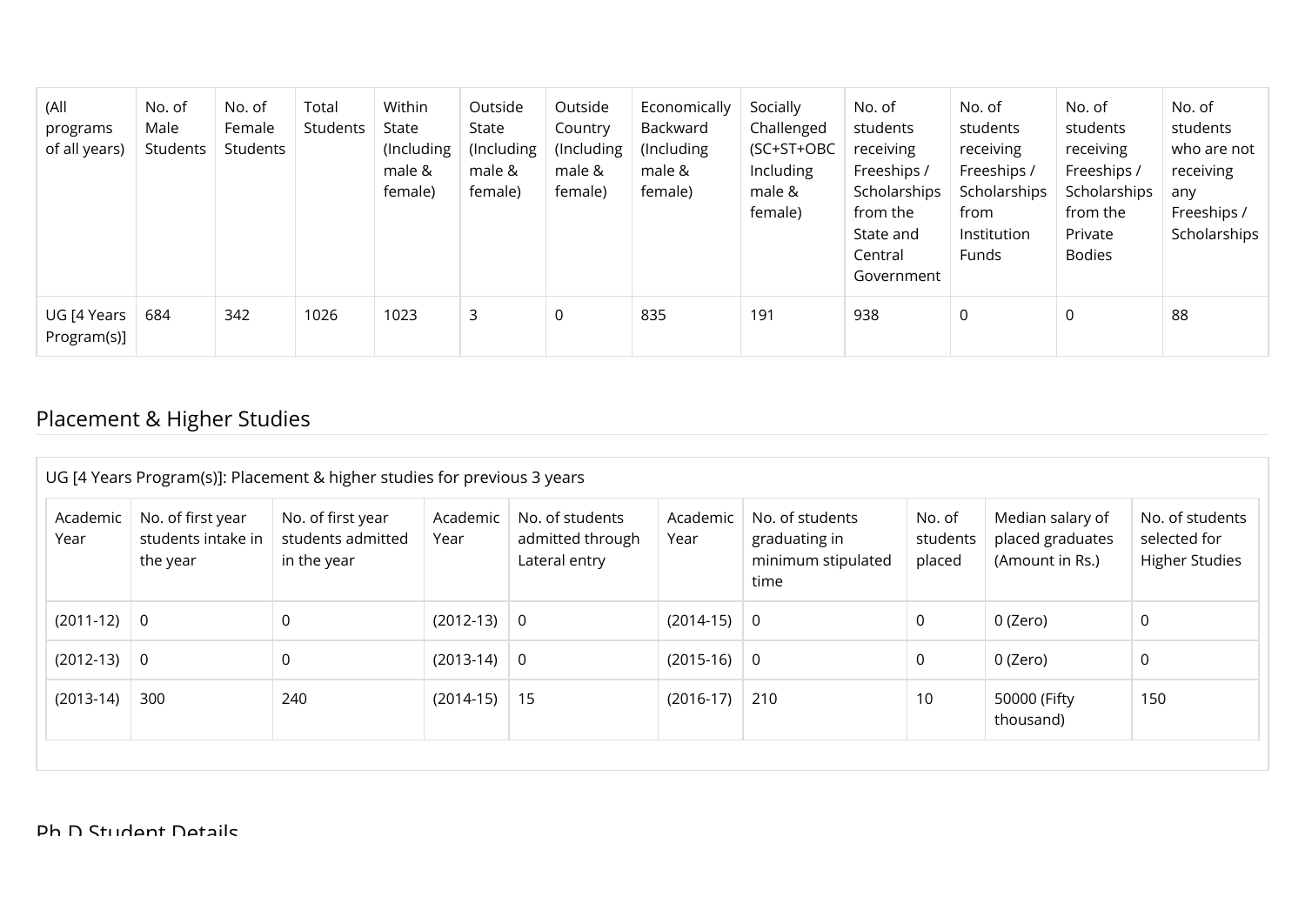| Ph.D (Student pursuing doctoral program till 2016-17; Students admitted in the academic year 2017-18 should no be entered here). |                       |              |         |         |  |  |
|----------------------------------------------------------------------------------------------------------------------------------|-----------------------|--------------|---------|---------|--|--|
|                                                                                                                                  | <b>Total Students</b> |              |         |         |  |  |
| Full Time                                                                                                                        |                       | 0            |         |         |  |  |
| Part Time                                                                                                                        |                       | $\mathsf{O}$ |         |         |  |  |
|                                                                                                                                  |                       |              |         |         |  |  |
| No. of Ph.D students graduated (including Integrated Ph.D)                                                                       |                       |              |         |         |  |  |
|                                                                                                                                  | 2016-17               |              | 2015-16 | 2014-15 |  |  |
| Full Time                                                                                                                        | 0                     |              | 0       | 0       |  |  |
| Part Time                                                                                                                        | 0                     |              | 0       | 0       |  |  |
|                                                                                                                                  |                       |              |         |         |  |  |

#### Financial Resources: Utilised Amount for the Capital & Operational expenditure for previous 3 years

| Financial Year                                                                                       | 2016-17                 | 2015-16                                                                        | 2014-15                                           |  |  |  |
|------------------------------------------------------------------------------------------------------|-------------------------|--------------------------------------------------------------------------------|---------------------------------------------------|--|--|--|
|                                                                                                      | Utilised Amount         | Utilised Amount                                                                | Utilised Amount                                   |  |  |  |
| Annual Capital Expenditure on Academic Activities and Resources (excluding expenditure on buildings) |                         |                                                                                |                                                   |  |  |  |
| Library                                                                                              | 1500000 (Fifteen Lakhs) | 3599963 (Thirty five lakh ninety<br>nine thousand nine hundred<br>sixty three) | 3591000 (Thirty five lakh ninety<br>one thousand) |  |  |  |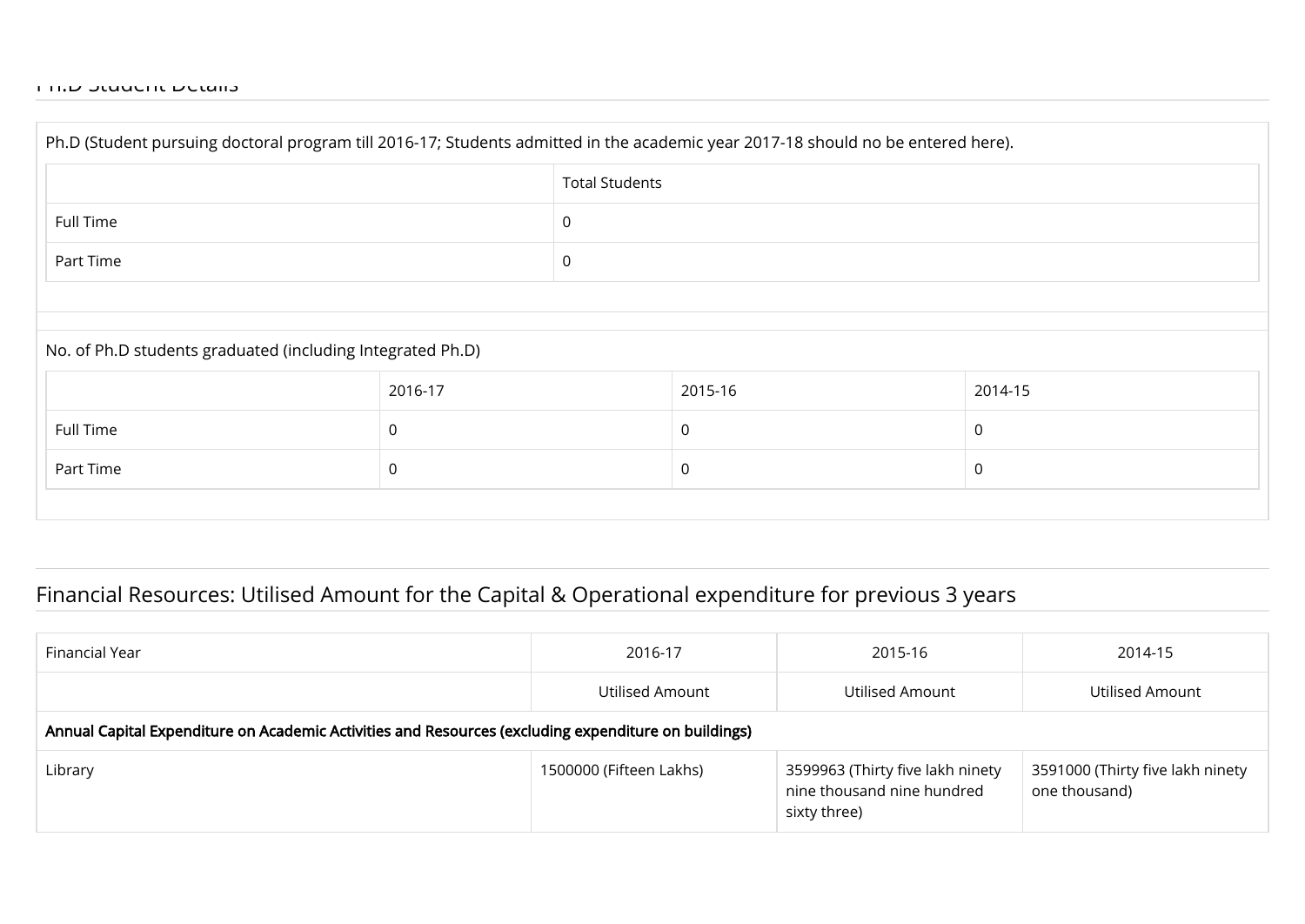| Financial Year                                                                                                                                      | 2016-17                                                    | 2015-16                                                                             | 2014-15                                                       |
|-----------------------------------------------------------------------------------------------------------------------------------------------------|------------------------------------------------------------|-------------------------------------------------------------------------------------|---------------------------------------------------------------|
|                                                                                                                                                     | <b>Utilised Amount</b>                                     | <b>Utilised Amount</b>                                                              | Utilised Amount                                               |
| New Equipment for Laboratories                                                                                                                      | 1499000 (Fourteen lakh ninety<br>nine thousands)           | 14999990 (One crore forty nine<br>lakh ninety nine thousand nine<br>hundred ninety) | 25500000 (Two crore fifty five<br>lakh)                       |
| <b>Engineering Workshops</b>                                                                                                                        | 0 (Zero)                                                   | 0 (Zero)                                                                            | 0 (Zero)                                                      |
| <b>Studios</b>                                                                                                                                      | 0 (Zero)                                                   | 0 (Zero)                                                                            | 0 (Zero)                                                      |
| Other expenditure on creation of Capital Assets (excluding<br>expenditure on Land and Building)                                                     | 6506000 (Sixty five lakh six<br>thousand)                  | 13694018 (One crore thirty six<br>lakh ninety four thousand<br>eighteen)            | 18534000 (One crore eighty five<br>lakh thirty four thousand) |
| <b>Annual Operational Expenditure</b>                                                                                                               |                                                            |                                                                                     |                                                               |
| Salaries (Teaching and Non Teaching staff)                                                                                                          | 11638000 (One crore sixteen<br>lakh thirty eight thousand) | 10201383 (One crore two lakh<br>one thousand three hundred<br>eighty three)         | 4375000 (Forty three lakh<br>seventy five thousand)           |
| Maintenance of Academic Infrastructure or consumables, other<br>running expenditures etc. (excluding maintenance of hostels and<br>allied services) | 100000 (One lakh)                                          | 13950 (Thirteen thousand nine<br>hundred fifty)                                     | 26000 (Twenty six thousand)                                   |
| Seminars/Conferences/Workshops                                                                                                                      | 0 (Zero)                                                   | 0 (Zero)                                                                            | 0 (Zero)                                                      |

# Earning From Patents(IPR)

| $ -$<br><b>Financi</b> a<br>rea | $2016 -$ | $\sqrt{2015}$<br>סו-ר<br>ZU I J | $\cap$<br>$\sim$ 71 –<br>,,,,<br>$\sim$ $\sim$ $\sim$ |
|---------------------------------|----------|---------------------------------|-------------------------------------------------------|
|                                 |          |                                 |                                                       |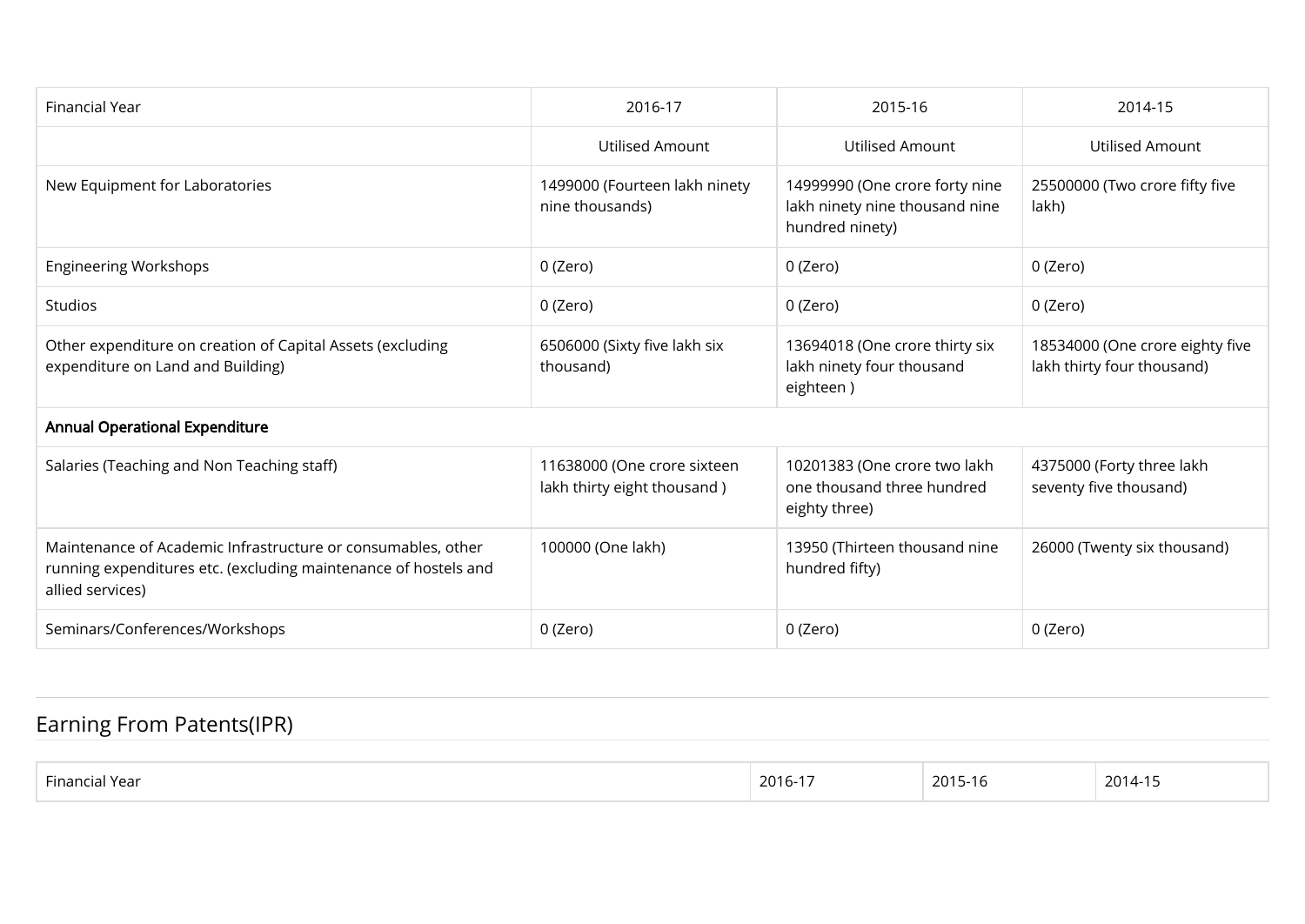| Financial Year                          | 2016-17 | 2015-16 | 2014-15 |
|-----------------------------------------|---------|---------|---------|
| Earning From Patents (Amount in Rupees) |         |         |         |
| Enter Amount in Words                   | Zero    | Zero    | Zero    |

#### Sponsored Research Details

| Financial Year                           | 2016-17 | 2015-16 | 2014-15 |
|------------------------------------------|---------|---------|---------|
| Total no. of Sponsored Projects          | - U     |         | υ       |
| Total no. of Funding Agencies            | J.      | U       | U       |
| Total Amount Received (Amount in Rupees) | -U      | U       | υ       |
| Amount Received in Words                 | Zero    | Zero    | Zero    |

#### Consultancy Project Details

| Financial Year                           | 2016-17 | 2015-16 | 2014-15 |
|------------------------------------------|---------|---------|---------|
| Total no. of Consultancy Projects        |         |         |         |
| Total no. of Client Organizations        |         |         |         |
| Total Amount Received (Amount in Rupees) |         |         |         |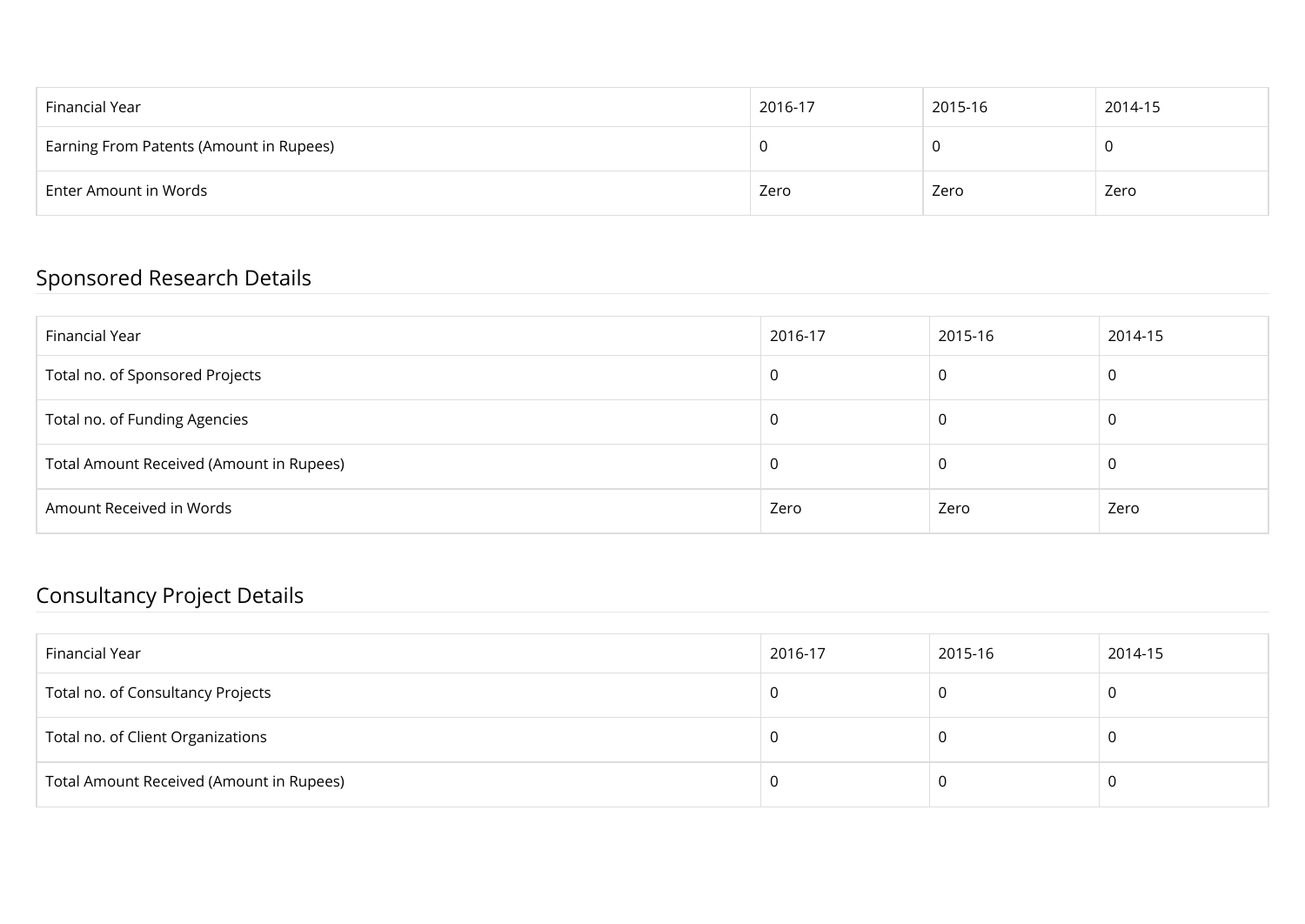| Financial Year           | 2016-17 | 2015-16 | 2014-15 |
|--------------------------|---------|---------|---------|
| Amount Received in Words | Zero    | Zero    | Zero    |

# PCS Facilties: Facilities of physically challenged students

| 1. Do your institution buildings have Lifts/Ramps?                                                                                                        | Yes, in some of the<br>buildings |
|-----------------------------------------------------------------------------------------------------------------------------------------------------------|----------------------------------|
| 2. Do your institution have provision for walking aids, includingwheelchairs and transportation from one building to another for handicapped<br>students? | Yes, in some of the<br>buildings |
| 3. Do your institution buildings have specially designed toilets for handicapped students?                                                                | No                               |

# Faculty Details

| Srno         | Name          | Age | Designation            | Gender | Qualification | Experience (In<br>Months) | ls Associated<br>Last Year | Currently working with<br>institution? | Joining<br>Date     | Leaving<br>Date | Association<br>type    |
|--------------|---------------|-----|------------------------|--------|---------------|---------------------------|----------------------------|----------------------------------------|---------------------|-----------------|------------------------|
|              | A Anandakumar | 32  | Assistant<br>Professor | Male   | M.Sc.         | 35                        | No                         | Yes                                    | $15 - 05 -$<br>2017 | $  -$           | Regular                |
| 2            | A Anbarasu    | 28  | Assistant<br>Professor | Male   | M.E.          | 54                        | Yes                        | Yes                                    | $02 - 01 -$<br>2014 | $---$           | Adhoc /<br>Contractual |
| $\mathbf{3}$ | A Karthikeyan | 35  | Assistant<br>Professor | Male   | M. Phil       | 126                       | No                         | Yes                                    | $21-09-$<br>2017    | $\frac{1}{2}$   | Regular                |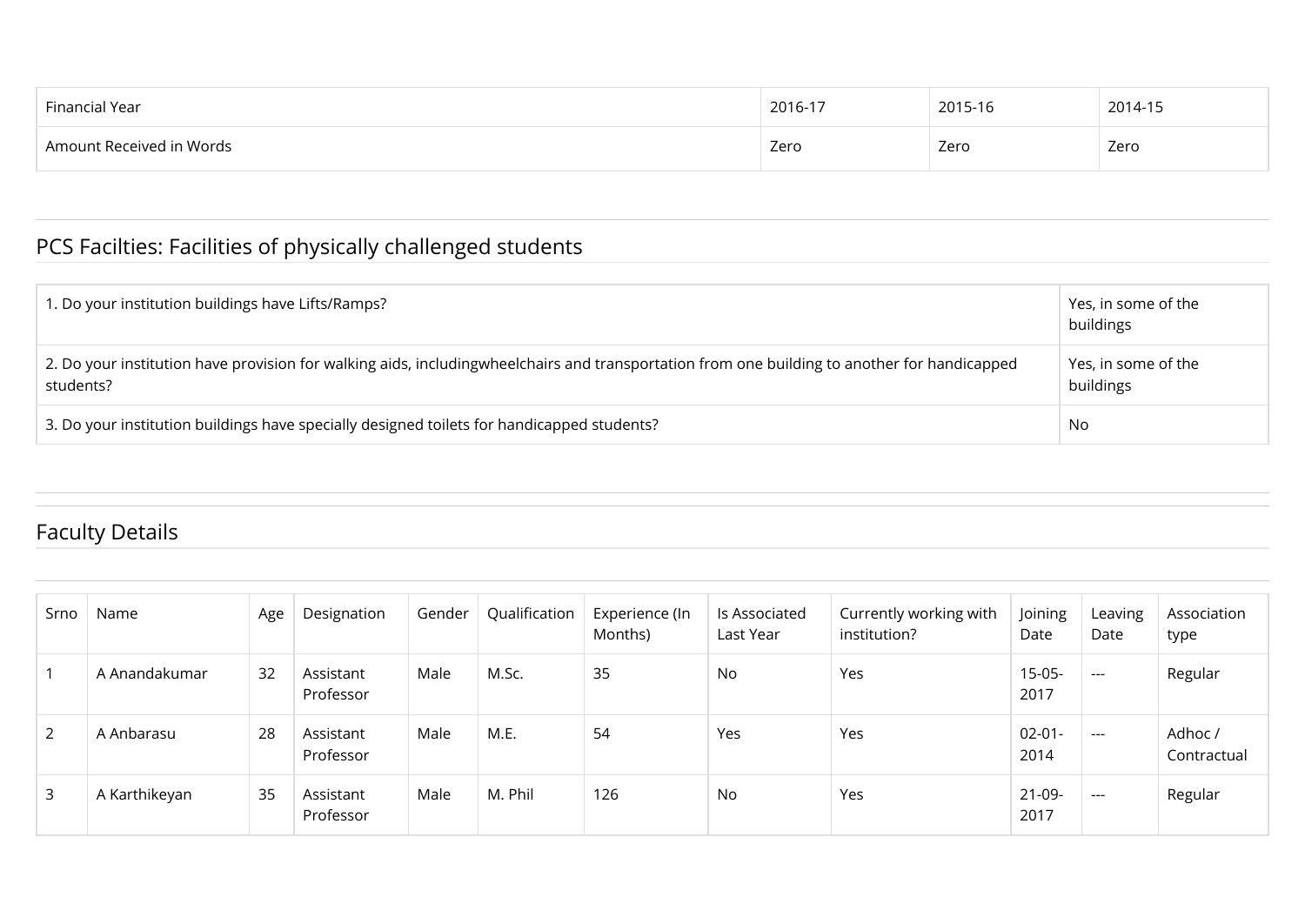| 4              | A Vinod          | 32 | Assistant<br>Professor | Male   | M.E.    | 106 | No        | Yes | $16 - 05 -$<br>2017 | $\frac{1}{2}$            | Regular                |
|----------------|------------------|----|------------------------|--------|---------|-----|-----------|-----|---------------------|--------------------------|------------------------|
| 5              | Alok Kumar       | 28 | Assistant<br>Professor | Male   | M.Tech  | 14  | <b>No</b> | Yes | $25 - 05 -$<br>2017 | $\sim$ $\sim$            | Regular                |
| 6              | B Jothi          | 44 | Assistant<br>Professor | Female | M.E.    | 266 | Yes       | Yes | $01-09-$<br>2014    | $\sim$ $\sim$ $\sim$     | Regular                |
| $\overline{7}$ | C Prathipa       | 33 | Assistant<br>Professor | Female | M. Phil | 47  | No        | Yes | $17 - 05 -$<br>2017 | $\sim$ $\sim$            | Regular                |
| 8              | D Balakumar      | 31 | Assistant<br>Professor | Male   | M.E.    | 99  | No        | Yes | $16 - 05 -$<br>2017 | $\mathbb{L} \mathbb{L}$  | Adhoc /<br>Contractual |
| 9              | D Mani           | 32 | Assistant<br>Professor | Male   | M. Phil | 79  | Yes       | Yes | 28-08-<br>2013      | $\overline{\phantom{a}}$ | Adhoc /<br>Contractual |
| 10             | D Vivekanandhan  | 26 | Assistant<br>Professor | Male   | M.E.    | 31  | Yes       | Yes | 14-09-<br>2015      | $\overline{\phantom{a}}$ | Adhoc /<br>Contractual |
| 11             | Dr A Velmurugan  | 38 | Assistant<br>Professor | Male   | Ph.D    | 181 | No        | Yes | $16 - 05 -$<br>2017 | $\overline{\phantom{a}}$ | Adhoc /<br>Contractual |
| 12             | Dr G Sathyaraj   | 33 | Assistant<br>Professor | Male   | Ph.D    | 24  | No        | Yes | $29 - 05 -$<br>2017 | $\overline{\phantom{a}}$ | Regular                |
| 13             | Dr K Boopathy    | 56 | Associate<br>Professor | Male   | Ph.D    | 381 | Yes       | Yes | $07-03-$<br>2014    | $\overline{\phantom{a}}$ | Regular                |
| 14             | Dr K Syed Jafar  | 39 | Assistant<br>Professor | Male   | Ph.D    | 156 | No        | Yes | $16 - 05 -$<br>2017 | $\overline{\phantom{a}}$ | Adhoc /<br>Contractual |
| 15             | Dr N Buvaneswari | 39 | Assistant<br>Professor | Female | Ph.D    | 154 | No        | Yes | $18 - 05 -$<br>2017 | $\frac{1}{2}$            | Regular                |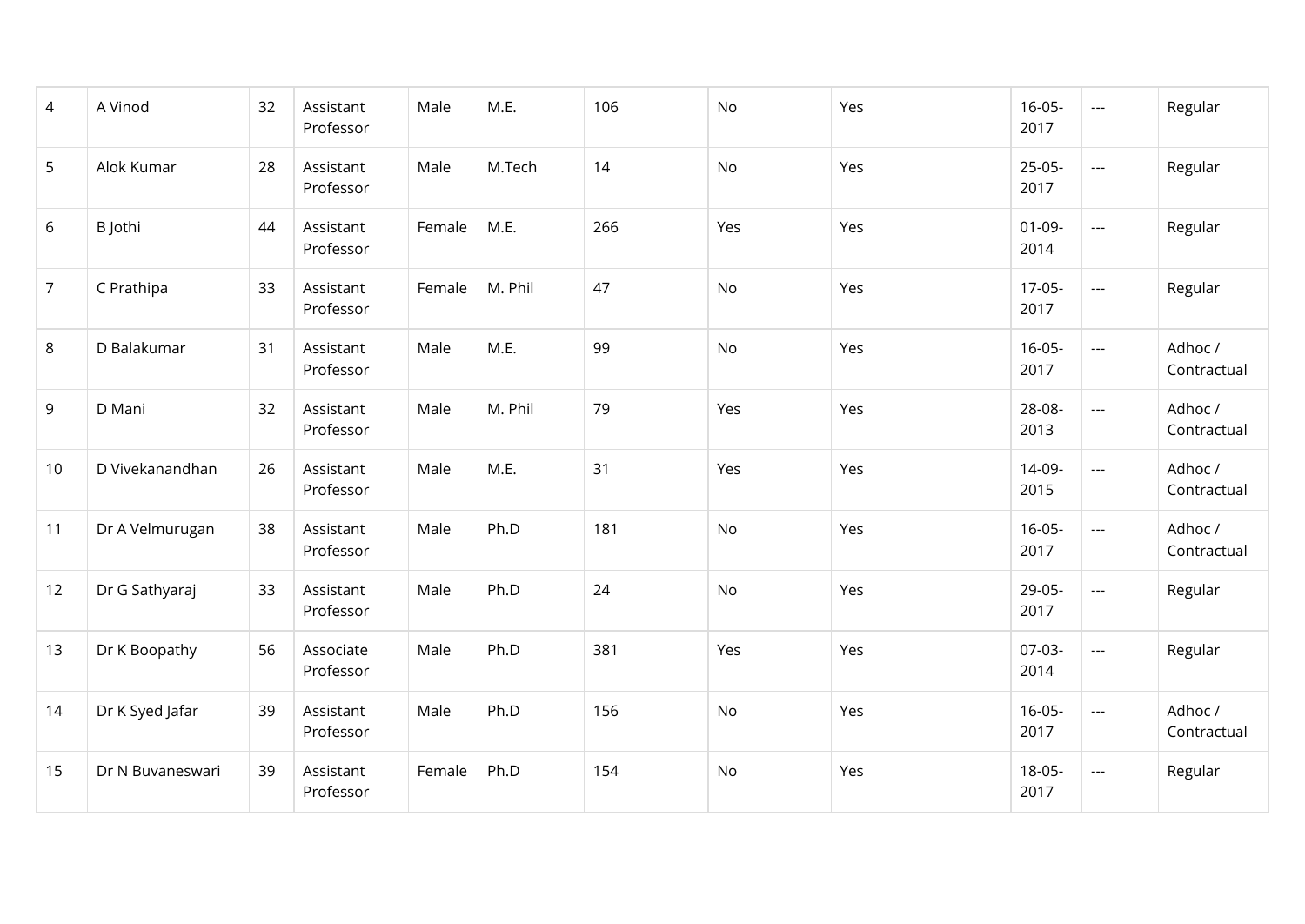| 16 | Dr N Karimilla Bi | 32 | Assistant<br>Professor | Female | Ph.D | 23  | No  | Yes | $31 - 05 -$<br>2017 | $\sim$ $\sim$            | Regular                |
|----|-------------------|----|------------------------|--------|------|-----|-----|-----|---------------------|--------------------------|------------------------|
| 17 | Dr N Muthukumaran | 37 | Assistant<br>Professor | Male   | Ph.D | 162 | No  | Yes | $16 - 05 -$<br>2017 | $\overline{a}$           | Adhoc /<br>Contractual |
| 18 | Dr P Thamarai     | 54 | Professor              | Female | Ph.D | 384 | Yes | Yes | $25-04-$<br>2016    | $\overline{a}$           | Regular                |
| 19 | Dr R Anandhakumar | 38 | Assistant<br>Professor | Male   | Ph.D | 173 | No  | Yes | $16 - 05 -$<br>2017 | $---$                    | Adhoc /<br>Contractual |
| 20 | Dr R Balamurugan  | 45 | Assistant<br>Professor | Male   | Ph.D | 213 | No  | Yes | $16 - 05 -$<br>2017 | $\overline{a}$           | Adhoc /<br>Contractual |
| 21 | Dr R Manikandan   | 36 | Assistant<br>Professor | Male   | Ph.D | 179 | No  | Yes | $16 - 05 -$<br>2017 | $\overline{\phantom{a}}$ | Adhoc /<br>Contractual |
| 22 | Dr S Ganesan      | 36 | Assistant<br>Professor | Male   | Ph.D | 176 | No  | Yes | $16 - 05 -$<br>2017 | $\sim$ $\sim$            | Adhoc /<br>Contractual |
| 23 | Dr S Seenivasan   | 33 | Assistant<br>Professor | Male   | Ph.D | 136 | No  | Yes | $16 - 05 -$<br>2017 | $\overline{\phantom{a}}$ | Adhoc /<br>Contractual |
| 24 | Dr S Vijayakumar  | 36 | Assistant<br>Professor | Male   | Ph.D | 123 | Yes | Yes | $26 - 08 -$<br>2013 | $\overline{\phantom{a}}$ | Adhoc /<br>Contractual |
| 25 | Dr TV Rajamurugan | 38 | Assistant<br>Professor | Male   | Ph.D | 147 | No  | Yes | $16 - 05 -$<br>2017 | $\sim$ $\sim$            | Adhoc /<br>Contractual |
| 26 | Dr V Karthikeyan  | 34 | Assistant<br>Professor | Male   | Ph.D | 134 | No  | Yes | $16 - 05 -$<br>2017 | $---$                    | Adhoc /<br>Contractual |
| 27 | Dr V Sathishkumar | 34 | Assistant<br>Professor | Male   | Ph.D | 133 | No  | Yes | $16 - 05 -$<br>2017 | $\sim$ $\sim$            | Adhoc /<br>Contractual |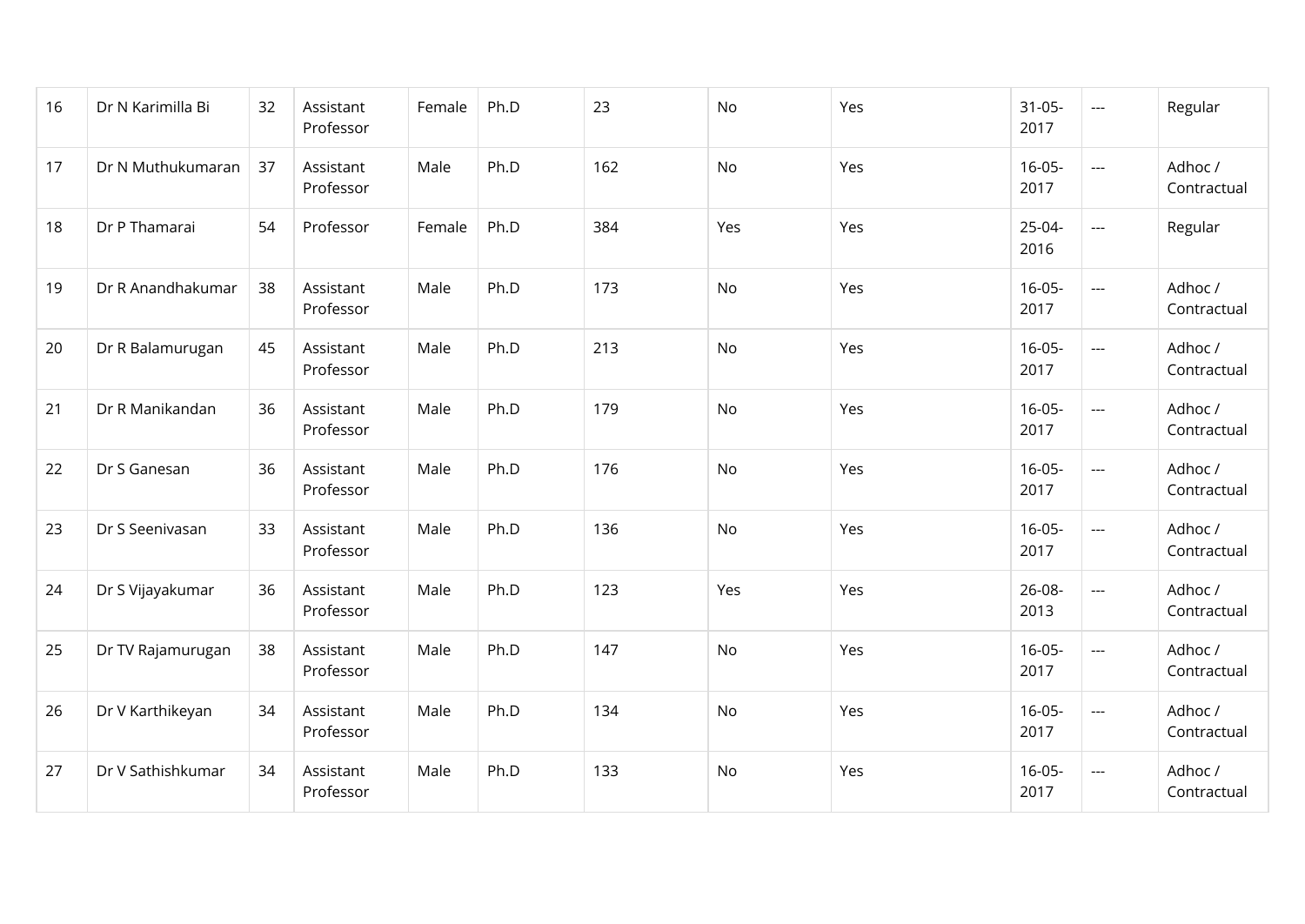| 28 | Dr VP Sakthivel    | 38 | Assistant<br>Professor | Male   | Ph.D    | 148            | No  | Yes | $16 - 05 -$<br>2017 | $\sim$ $\sim$ $\sim$ | Adhoc /<br>Contractual |
|----|--------------------|----|------------------------|--------|---------|----------------|-----|-----|---------------------|----------------------|------------------------|
| 29 | G Dinesh           | 29 | Assistant<br>Professor | Male   | M.E.    | 15             | No  | Yes | 29-05-<br>2017      | $\overline{a}$       | Regular                |
| 30 | I Ambiha           | 35 | Assistant<br>Professor | Female | M. Phil | 73             | No  | Yes | $23-05-$<br>2017    | $\sim$ $\sim$        | Regular                |
| 31 | K Dhurai           | 34 | Assistant<br>Professor | Male   | M. Phil | 95             | No  | Yes | $17-05-$<br>2017    | $\sim$ $\sim$        | Regular                |
| 32 | K Thirumal         | 34 | Assistant<br>Professor | Male   | M.E.    | 63             | No  | Yes | $15 - 05 -$<br>2017 | $\sim$ $\sim$        | Regular                |
| 33 | K Uma              | 38 | Assistant<br>Professor | Female | M.E.    | 93             | No  | Yes | $31 - 05 -$<br>2017 | $\frac{1}{2}$        | Regular                |
| 34 | Kiruba Shankar K M | 26 | Assistant<br>Professor | Male   | M.E.    | 26             | No  | Yes | 08-06-<br>2017      | $\scriptstyle\cdots$ | Regular                |
| 35 | M Dhashinamoorthi  | 27 | Assistant<br>Professor | Male   | M.A     | 48             | Yes | Yes | $22 - 08 -$<br>2015 | $\sim$ $\sim$        | Adhoc /<br>Contractual |
| 36 | M Gowthaman        | 25 | Assistant<br>Professor | Male   | M.Tech  | $\overline{2}$ | No  | Yes | $26 - 05 -$<br>2017 | $\sim$ $\sim$ $\sim$ | Regular                |
| 37 | M Janani           | 28 | Assistant<br>Professor | Female | M.E.    | 58             | No  | Yes | $17-05-$<br>2017    | $\scriptstyle\cdots$ | Regular                |
| 38 | M Murugan          | 25 | Assistant<br>Professor | Male   | M.E.    | 25             | No  | Yes | 29-05-<br>2017      | $\qquad \qquad - -$  | Regular                |
| 39 | M Periyasamy       | 43 | Assistant<br>Professor | Male   | M.E.    | 73             | No  | Yes | $24 - 05 -$<br>2017 | $\sim$ $\sim$        | Regular                |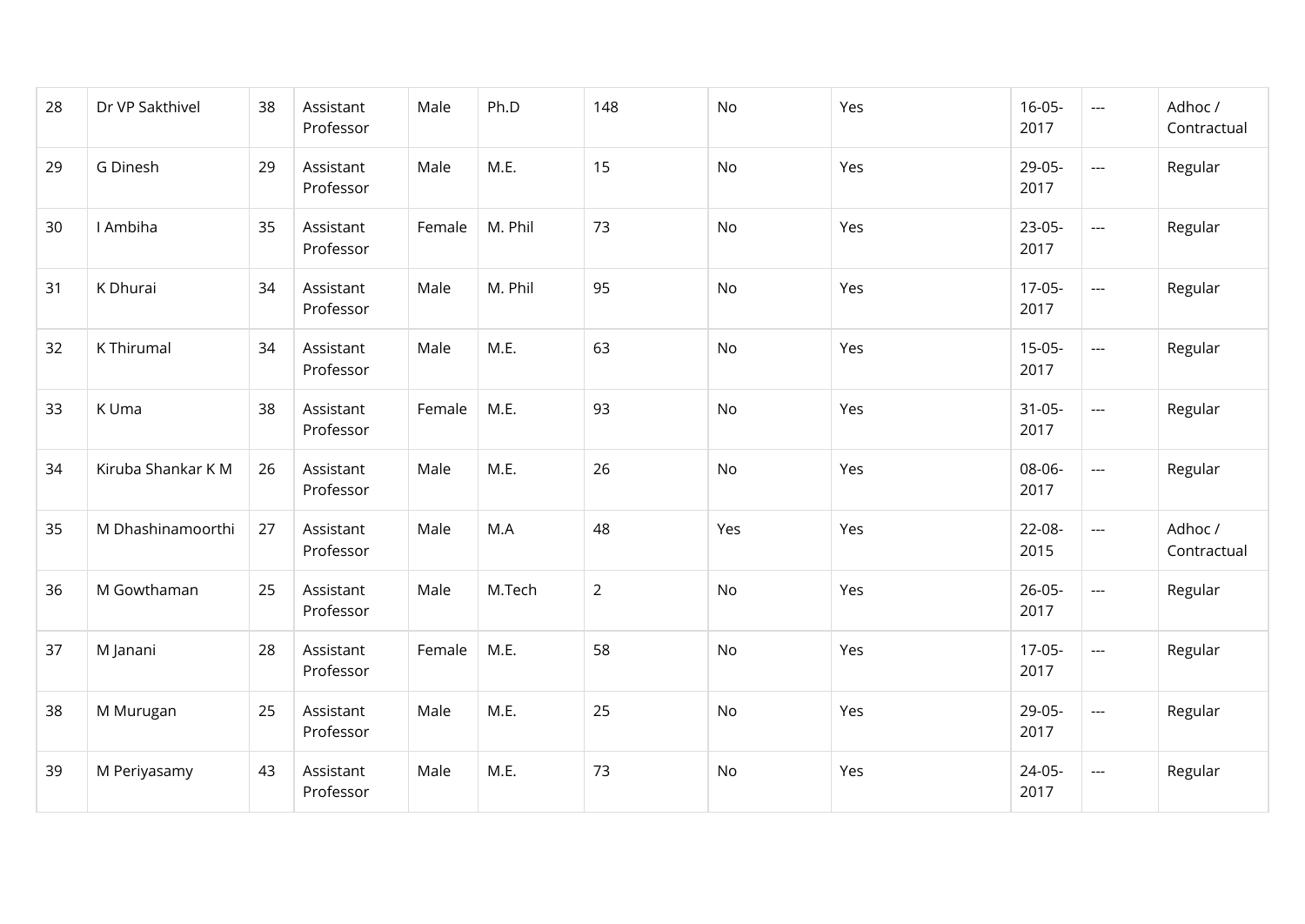| 40 | M Priadarsini          | 25 | Assistant<br>Professor | Female | M.E.    | 24             | No  | Yes | $15 - 05 -$<br>2017 | $\overline{\phantom{a}}$                                                                       | Regular                |
|----|------------------------|----|------------------------|--------|---------|----------------|-----|-----|---------------------|------------------------------------------------------------------------------------------------|------------------------|
| 41 | M Raffikbasha          | 24 | Assistant<br>Professor | Male   | M.E.    | 12             | No  | Yes | 29-05-<br>2017      | $\overline{a}$                                                                                 | Regular                |
| 42 | M Santhosh Kumar       | 30 | Assistant<br>Professor | Male   | M.Sc.   | 42             | No  | Yes | $07 - 06 -$<br>2017 | $\sim$ $\sim$                                                                                  | Regular                |
| 43 | M Tamilselvan          | 32 | Assistant<br>Professor | Male   | M. Phil | 106            | No  | Yes | 19-05-<br>2017      | $\sim$ $\sim$                                                                                  | Regular                |
| 44 | M Vijay                | 26 | Assistant<br>Professor | Male   | M.E.    | 16             | Yes | Yes | $04-07-$<br>2016    | $\overline{a}$                                                                                 | Adhoc /<br>Contractual |
| 45 | M Vijayakumar          | 34 | Assistant<br>Professor | Male   | M.E.    | 113            | No  | Yes | 19-05-<br>2017      | $\frac{1}{2} \left( \frac{1}{2} \right) \left( \frac{1}{2} \right) \left( \frac{1}{2} \right)$ | Regular                |
| 46 | N Jaiganesh            | 39 | Assistant<br>Professor | Male   | M.E.    | 101            | No  | Yes | $05-06-$<br>2017    | $\scriptstyle\cdots$                                                                           | Regular                |
| 47 | P<br>Gowthamramkarthik | 27 | Assistant<br>Professor | Male   | M.E.    | 48             | No  | Yes | $31 - 05 -$<br>2017 | $\sim$ $\sim$                                                                                  | Regular                |
| 48 | P Moorthy              | 32 | Assistant<br>Professor | Male   | M. Phil | 74             | Yes | Yes | $27-07-$<br>2015    | $\sim$ $\sim$                                                                                  | Adhoc /<br>Contractual |
| 49 | P Nirmal               | 24 | Assistant<br>Professor | Male   | M.E.    | $\overline{2}$ | No  | Yes | $16 - 05 -$<br>2017 | $\sim$ $\sim$                                                                                  | Regular                |
| 50 | P Premkumar            | 37 | Assistant<br>Professor | Male   | M. Phil | 103            | No  | Yes | $17-05-$<br>2017    | $\sim$ $\sim$                                                                                  | Regular                |
| 51 | P Saravanan            | 31 | Assistant<br>Professor | Male   | M.Sc.   | 60             | Yes | Yes | $27-07-$<br>2015    | $\overline{a}$                                                                                 | Adhoc /<br>Contractual |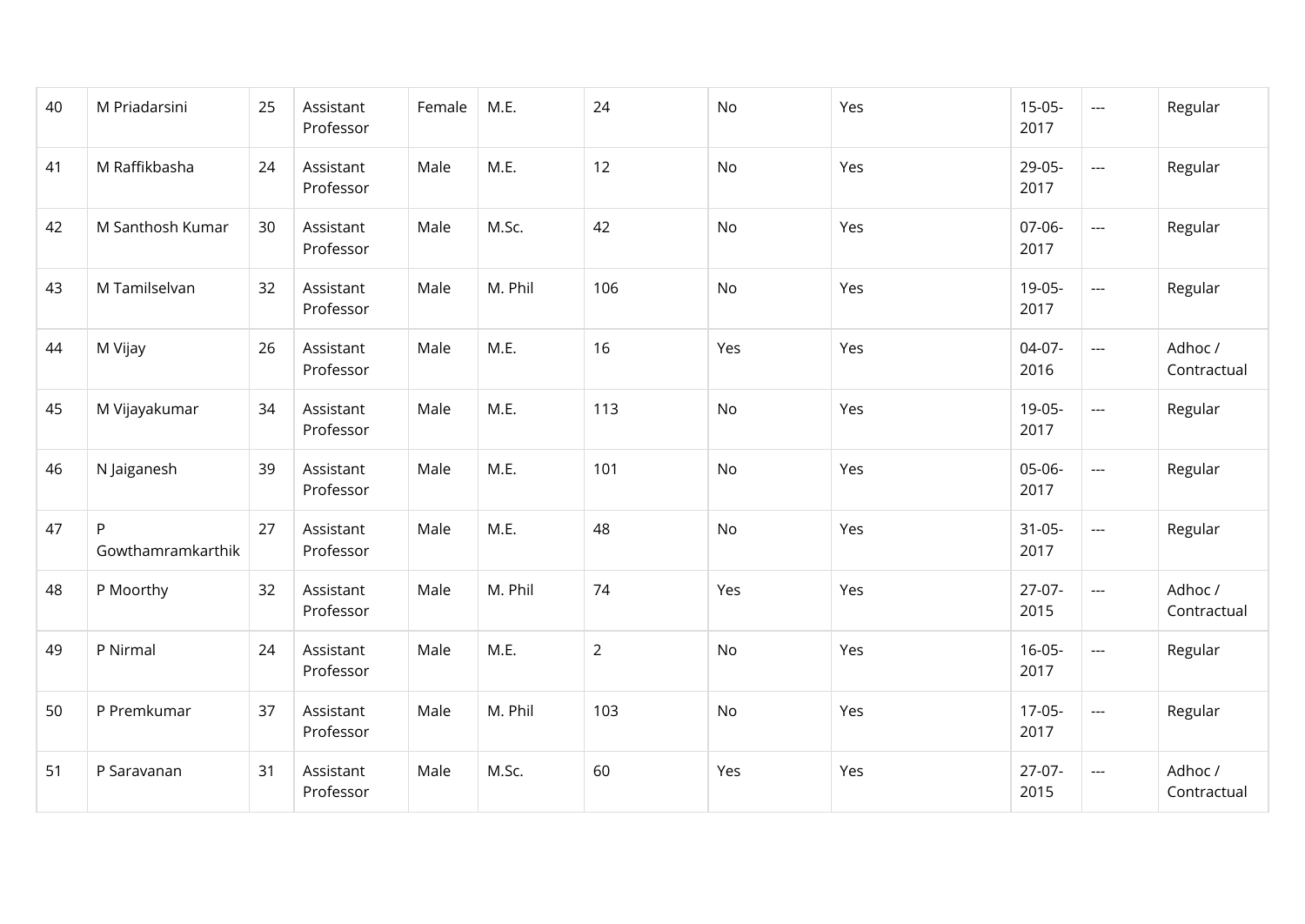| 52 | P Sivasubramaniyan | 32 | Assistant<br>Professor | Male   | M. Phil | 81             | No        | Yes | 19-05-<br>2017      | $\sim$ $\sim$            | Regular                |
|----|--------------------|----|------------------------|--------|---------|----------------|-----------|-----|---------------------|--------------------------|------------------------|
| 53 | P Sugavaneswari    | 30 | Assistant<br>Professor | Female | M.E.    | 36             | No        | Yes | $18 - 05 -$<br>2017 | $\overline{a}$           | Regular                |
| 54 | R Amalan           | 30 | Assistant<br>Professor | Male   | M.A     | 34             | No        | Yes | 19-05-<br>2017      | $\overline{a}$           | Regular                |
| 55 | R Narmatha         | 29 | Assistant<br>Professor | Female | M.E.    | 62             | <b>No</b> | Yes | $15 - 06 -$<br>2017 | $\sim$ $\sim$            | Regular                |
| 56 | R Ramamoorthi      | 28 | Assistant<br>Professor | Male   | M.E.    | 62             | <b>No</b> | Yes | 19-06-<br>2017      | $---$                    | Adhoc /<br>Contractual |
| 57 | R Shobna           | 25 | Assistant<br>Professor | Female | M.Tech  | $\overline{2}$ | No        | Yes | $22 - 05 -$<br>2017 | $\overline{\phantom{a}}$ | Regular                |
| 58 | S Aasaimani        | 25 | Assistant<br>Professor | Male   | M.E.    | $\overline{2}$ | <b>No</b> | Yes | $24 - 05 -$<br>2017 | $\overline{a}$           | Regular                |
| 59 | S Nirmalkumar      | 28 | Assistant<br>Professor | Male   | M.E.    | 58             | No        | Yes | 19-05-<br>2017      | $\sim$ $\sim$            | Regular                |
| 60 | S Santhosh         | 28 | Assistant<br>Professor | Male   | M.Sc.   | $\overline{7}$ | No        | Yes | $15 - 05 -$<br>2017 | $\frac{1}{2}$            | Regular                |
| 61 | S Sathishkumar     | 25 | Assistant<br>Professor | Male   | M.Tech  | 12             | No        | Yes | $15-05-$<br>2017    | $\sim$                   | Regular                |
| 62 | S Sivaprakasam     | 48 | Assistant<br>Professor | Male   | M.E.    | 264            | <b>No</b> | Yes | $16 - 05 -$<br>2017 | $\sim$ $\sim$ $\sim$     | Adhoc /<br>Contractual |
| 63 | S Suganya          | 31 | Assistant<br>Professor | Female | M. Phil | 64             | No        | Yes | $15-05-$<br>2017    | $\sim$ $\sim$            | Regular                |